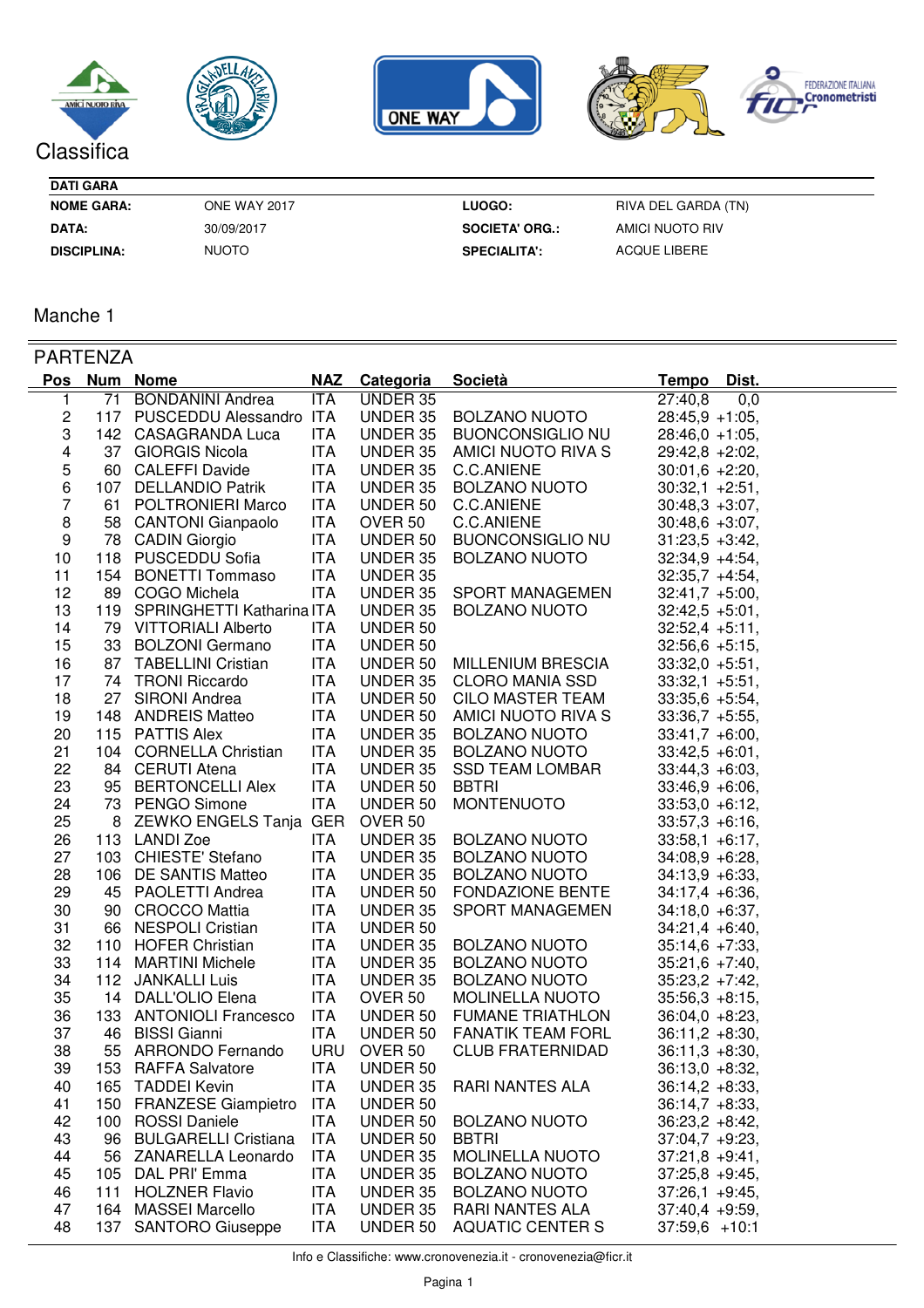







## **DATI GARA**

| <b>NOME GARA:</b>  | ONE WAY 2017 | LUOGO: I              | RIVA DEL GARDA (TN) |
|--------------------|--------------|-----------------------|---------------------|
| DATA:              | 30/09/2017   | <b>SOCIETA' ORG.:</b> | AMICI NUOTO RIV     |
| <b>DISCIPLINA:</b> | <b>NUOTO</b> | <b>SPECIALITA':</b>   | ACQUE LIBERE        |

## PARTENZA

| <b>GO GARDA OPEN</b><br>49<br>5 SANTI Nicola<br><b>ITA</b><br>UNDER 50<br>$38:00,8$ +10:2<br>50<br>145 GAZZIERO Ivo<br>ITA UNDER 50<br>$38:08,1$ +10:2<br>15 BASSI Nicola ITA UNDER 50<br>51<br>MOLINELLA NUOTO<br>$38:39,5$ +10:5<br>40 SHARPE Emma GBR UNDER 50<br>52<br>$38:41,8$ +11:0<br>SILVIA<br>53<br>32 ZARDINI Silvia ITA<br>26 BEDOCCHI Davide ITA<br>UNDER 50<br>$39:09,1$ +11:2<br>54<br>UNDER 50<br><b>DAVIDE</b><br>$39:11,1$ +11:3<br>55<br>92 RONCALLI Claudio Mass ITA<br>UNDER 50<br>$39:12,6$ +11:3<br>56<br>98 BORHY Maurizio ITA<br>OVER 50<br>FUMANE TRIATHLON<br>$39:15,4$ +11:3<br>3 BONOMI Mauro<br>57<br>ITA<br>UNDER 50<br>$39:29.7 +11:4$<br>48 BERNARDI Andrea ITA<br>ITA UNDER 50 ASD BUONCOSIGLIO<br>ITA UNDER 50 SPORT 64 TRIATHLO<br>58<br>$39:30,9$ +11:5<br>48 BERNARDI Anarea<br>131 CORNETTI Furio ITA UNDER 50 SPORT 64 TRIA I HLU<br>16 BETTOCCHI Mirko ITA UNDER 35 MARINELLA NUOTO<br>59<br>$39:37,9$ +11:5<br>60<br>$39:39.9 +11:5$<br>61<br>$39:40,2$ +11:5<br>160 BETTA Alessandro<br>132 CAZZAROLLI Clizia<br>62<br>ITA<br>UNDER 50<br>$39:53,4$ +12:1<br>ITA UNDER 50<br>ITA UNDER 35 FONDAZIONE BENTE<br>ITA UNDER 50 FONDAZIONE BENTE<br>ITA UNDER 50 GSA TRIATHLON ALP<br>ITA UNDER 50<br>63<br>$39:56,9$ +12:1<br>64<br>2 CARREGARI Davide<br>$40:04,4$ +12:2<br>161 MASIERO Marco<br>65<br>$40:07,4$ +12:2<br>50 ZAGO Consuelo<br>66<br><b>ITA</b><br>UNDER 50<br>$40:22,4$ +12:4<br>128 PASETTO Andrea ITA UNDER 35 I DISERTORI<br>81 CARELLI Nicole ITA UNDER 35 SSD TEAM LOMBAR<br>67<br>$41:26,8$ +13:4<br>68<br>$41:28,7$ +13:4<br>76 VALESANI Valentina<br>UNDER 50<br>OVER 50<br>OVER 50<br>COVER 50<br>UNDER 50<br>UNDER 50<br>UNDER 50<br>UNDER 35<br>UNDER 35<br>ITA<br>69<br>$41:28,8$ +13:4<br>70<br>35 LUPERINI Carlo ITA<br>$41:31,2$ +13:5<br>71<br>144 CUCCINIELLO Luca<br>ITA<br>$41:33,2$ +13:5<br>68 MALTEMPI Alessandro ITA<br>72<br>$41:38,0$ +13:5<br>73<br>44 SCARATI Julian ITA<br>$41:39.0 +13:5$<br>74<br>9 LOCATELLI Valentina ITA<br>$41:41,9$ +14:0<br>75<br>125 QUONDAMATTEO FrancITA<br>UNDER 50<br>$41:42,6$ +14:0<br>UNDER 50 LIGER TEAM<br>UNDER 35 MOLINELLA NUOTO<br>76<br>57 VIANELLO Matteo ITA<br>$41:49,7$ +14:0<br>12 COCCHI Veronica<br>77<br>ITA<br>$42:04,8$ +14:2<br>UNDER 35 MOLINELLA NUOTO<br>78<br>ITA<br>17 MORISI Sara<br>$42:10,0$ +14:2<br>UNDER 35 MOLINELLA NUOTO<br>11 MARANI Chiara<br>79<br>ITA<br>$42:12,3$ +14:3<br>80<br>129 BRUSAROSCO Fabio<br>ITA<br>UNDER 35 I DISERTORI<br>$42:14,1$ +14:3<br>81<br>42 POZZEBON Andrea<br>ITA<br>ASD NUOTATORI DEI<br>UNDER 35<br>$42:25,6$ +14:4<br>82<br>65 COSTA Alessandro<br>155 ASSIRELLI Claudia<br>ITA<br>UNDER 50<br>42:33,7 +14:5<br>155 ASSIRELLI Claudia<br>83<br><b>ITA</b><br>OVER 50<br>$42:34,8$ +14:5<br>AQUATIC CENTER S<br>84<br>138 CASTRACANI Giovanni ITA<br>OVER 50<br>$42:36,9$ +14:5<br>UNDER 50 CUSPROPATRIA MIL<br>85<br>99 CALANDRINO Caterina ITA<br>$42:38.3 +14:5$<br>86<br>22 MASSAGRANDE Larry ITA<br>UNDER 50<br>MOLINELLA NUOTO<br>$42:39,2$ +14:5<br>87<br>140 BETTIN Alessandro ITA OVER 50<br>$42:39,5$ +14:5<br>ASD NUOTATORI DEI<br>41 BUSATTO Jessica<br>ITA<br>UNDER 35<br>$42:49,6$ +15:0<br>88<br>89<br>122 POZZUOLO Luca<br>ITA<br>UNDER 50<br>$42:55,7$ +15:1<br>90<br>120 FRANCHETTO Matteo<br>ITA<br>UNDER 50<br>NUOTO MASTER VER<br>43:09,9 +15:2<br>91<br>91 BONINSEGNA Debora<br>ITA<br>UNDER 50<br>$43:13,6$ +15:3<br>92<br>1 PIATTI Gianluca<br><b>ITA</b><br>OVER 50<br>AMICI NUOTO RIVA S<br>$43:15,6$ +15:3<br>93<br>146 FALCONE Mattia<br><b>ITA</b><br>UNDER 35<br>TRILEDROENERGY T<br>$43:20,0$ +15:3<br>94<br>123 MENSI Omar<br><b>ITA</b><br>UNDER 50<br>$44:08,0$ +16:2<br>95<br>94 CIPRANI Flavio<br>ITA<br>OVER 50<br>MILLENIUM BRESCIA<br>$44:20,4$ +16:3<br>96<br><b>ITA</b><br>UNDER 50<br>ANATRE SELVAGGE<br>$44:22,1$ +16:4<br>72 PRAMPOLINI Gabriele<br>97<br>31 VITALI Marco<br>ITA<br>UNDER 50<br>$44:25,5$ +16:4<br><b>MILLENIUM BRESCIA</b><br>98<br>88 GAZZOLI Laura Luciana ITA<br>$44:25,9$ +16:4<br>UNDER 50<br>99<br>157 BELLAMOLI Alberto<br>UNDER 50<br>$44:55,2$ +17:1<br>ITA<br>100<br>121 DRAGHICEVICH Mabel ITA<br>OVER <sub>50</sub><br>45:25,6 +17:4 | <u>Pos</u> | <b>Num Nome</b> | <b>NAZ</b> Categoria | <u>Società</u> | Tempo Dist. |  |
|---------------------------------------------------------------------------------------------------------------------------------------------------------------------------------------------------------------------------------------------------------------------------------------------------------------------------------------------------------------------------------------------------------------------------------------------------------------------------------------------------------------------------------------------------------------------------------------------------------------------------------------------------------------------------------------------------------------------------------------------------------------------------------------------------------------------------------------------------------------------------------------------------------------------------------------------------------------------------------------------------------------------------------------------------------------------------------------------------------------------------------------------------------------------------------------------------------------------------------------------------------------------------------------------------------------------------------------------------------------------------------------------------------------------------------------------------------------------------------------------------------------------------------------------------------------------------------------------------------------------------------------------------------------------------------------------------------------------------------------------------------------------------------------------------------------------------------------------------------------------------------------------------------------------------------------------------------------------------------------------------------------------------------------------------------------------------------------------------------------------------------------------------------------------------------------------------------------------------------------------------------------------------------------------------------------------------------------------------------------------------------------------------------------------------------------------------------------------------------------------------------------------------------------------------------------------------------------------------------------------------------------------------------------------------------------------------------------------------------------------------------------------------------------------------------------------------------------------------------------------------------------------------------------------------------------------------------------------------------------------------------------------------------------------------------------------------------------------------------------------------------------------------------------------------------------------------------------------------------------------------------------------------------------------------------------------------------------------------------------------------------------------------------------------------------------------------------------------------------------------------------------------------------------------------------------------------------------------------------------------------------------------------------------------------------------------------------------------------------------------------------------------------------------------------------------------------------------------------------------------------------------------------------------------------------------------------------------------------------------------------------------------------------------------------------------------------------------------------------------------------------------------------------------------------------------------------|------------|-----------------|----------------------|----------------|-------------|--|
|                                                                                                                                                                                                                                                                                                                                                                                                                                                                                                                                                                                                                                                                                                                                                                                                                                                                                                                                                                                                                                                                                                                                                                                                                                                                                                                                                                                                                                                                                                                                                                                                                                                                                                                                                                                                                                                                                                                                                                                                                                                                                                                                                                                                                                                                                                                                                                                                                                                                                                                                                                                                                                                                                                                                                                                                                                                                                                                                                                                                                                                                                                                                                                                                                                                                                                                                                                                                                                                                                                                                                                                                                                                                                                                                                                                                                                                                                                                                                                                                                                                                                                                                                                                                   |            |                 |                      |                |             |  |
|                                                                                                                                                                                                                                                                                                                                                                                                                                                                                                                                                                                                                                                                                                                                                                                                                                                                                                                                                                                                                                                                                                                                                                                                                                                                                                                                                                                                                                                                                                                                                                                                                                                                                                                                                                                                                                                                                                                                                                                                                                                                                                                                                                                                                                                                                                                                                                                                                                                                                                                                                                                                                                                                                                                                                                                                                                                                                                                                                                                                                                                                                                                                                                                                                                                                                                                                                                                                                                                                                                                                                                                                                                                                                                                                                                                                                                                                                                                                                                                                                                                                                                                                                                                                   |            |                 |                      |                |             |  |
|                                                                                                                                                                                                                                                                                                                                                                                                                                                                                                                                                                                                                                                                                                                                                                                                                                                                                                                                                                                                                                                                                                                                                                                                                                                                                                                                                                                                                                                                                                                                                                                                                                                                                                                                                                                                                                                                                                                                                                                                                                                                                                                                                                                                                                                                                                                                                                                                                                                                                                                                                                                                                                                                                                                                                                                                                                                                                                                                                                                                                                                                                                                                                                                                                                                                                                                                                                                                                                                                                                                                                                                                                                                                                                                                                                                                                                                                                                                                                                                                                                                                                                                                                                                                   |            |                 |                      |                |             |  |
|                                                                                                                                                                                                                                                                                                                                                                                                                                                                                                                                                                                                                                                                                                                                                                                                                                                                                                                                                                                                                                                                                                                                                                                                                                                                                                                                                                                                                                                                                                                                                                                                                                                                                                                                                                                                                                                                                                                                                                                                                                                                                                                                                                                                                                                                                                                                                                                                                                                                                                                                                                                                                                                                                                                                                                                                                                                                                                                                                                                                                                                                                                                                                                                                                                                                                                                                                                                                                                                                                                                                                                                                                                                                                                                                                                                                                                                                                                                                                                                                                                                                                                                                                                                                   |            |                 |                      |                |             |  |
|                                                                                                                                                                                                                                                                                                                                                                                                                                                                                                                                                                                                                                                                                                                                                                                                                                                                                                                                                                                                                                                                                                                                                                                                                                                                                                                                                                                                                                                                                                                                                                                                                                                                                                                                                                                                                                                                                                                                                                                                                                                                                                                                                                                                                                                                                                                                                                                                                                                                                                                                                                                                                                                                                                                                                                                                                                                                                                                                                                                                                                                                                                                                                                                                                                                                                                                                                                                                                                                                                                                                                                                                                                                                                                                                                                                                                                                                                                                                                                                                                                                                                                                                                                                                   |            |                 |                      |                |             |  |
|                                                                                                                                                                                                                                                                                                                                                                                                                                                                                                                                                                                                                                                                                                                                                                                                                                                                                                                                                                                                                                                                                                                                                                                                                                                                                                                                                                                                                                                                                                                                                                                                                                                                                                                                                                                                                                                                                                                                                                                                                                                                                                                                                                                                                                                                                                                                                                                                                                                                                                                                                                                                                                                                                                                                                                                                                                                                                                                                                                                                                                                                                                                                                                                                                                                                                                                                                                                                                                                                                                                                                                                                                                                                                                                                                                                                                                                                                                                                                                                                                                                                                                                                                                                                   |            |                 |                      |                |             |  |
|                                                                                                                                                                                                                                                                                                                                                                                                                                                                                                                                                                                                                                                                                                                                                                                                                                                                                                                                                                                                                                                                                                                                                                                                                                                                                                                                                                                                                                                                                                                                                                                                                                                                                                                                                                                                                                                                                                                                                                                                                                                                                                                                                                                                                                                                                                                                                                                                                                                                                                                                                                                                                                                                                                                                                                                                                                                                                                                                                                                                                                                                                                                                                                                                                                                                                                                                                                                                                                                                                                                                                                                                                                                                                                                                                                                                                                                                                                                                                                                                                                                                                                                                                                                                   |            |                 |                      |                |             |  |
|                                                                                                                                                                                                                                                                                                                                                                                                                                                                                                                                                                                                                                                                                                                                                                                                                                                                                                                                                                                                                                                                                                                                                                                                                                                                                                                                                                                                                                                                                                                                                                                                                                                                                                                                                                                                                                                                                                                                                                                                                                                                                                                                                                                                                                                                                                                                                                                                                                                                                                                                                                                                                                                                                                                                                                                                                                                                                                                                                                                                                                                                                                                                                                                                                                                                                                                                                                                                                                                                                                                                                                                                                                                                                                                                                                                                                                                                                                                                                                                                                                                                                                                                                                                                   |            |                 |                      |                |             |  |
|                                                                                                                                                                                                                                                                                                                                                                                                                                                                                                                                                                                                                                                                                                                                                                                                                                                                                                                                                                                                                                                                                                                                                                                                                                                                                                                                                                                                                                                                                                                                                                                                                                                                                                                                                                                                                                                                                                                                                                                                                                                                                                                                                                                                                                                                                                                                                                                                                                                                                                                                                                                                                                                                                                                                                                                                                                                                                                                                                                                                                                                                                                                                                                                                                                                                                                                                                                                                                                                                                                                                                                                                                                                                                                                                                                                                                                                                                                                                                                                                                                                                                                                                                                                                   |            |                 |                      |                |             |  |
|                                                                                                                                                                                                                                                                                                                                                                                                                                                                                                                                                                                                                                                                                                                                                                                                                                                                                                                                                                                                                                                                                                                                                                                                                                                                                                                                                                                                                                                                                                                                                                                                                                                                                                                                                                                                                                                                                                                                                                                                                                                                                                                                                                                                                                                                                                                                                                                                                                                                                                                                                                                                                                                                                                                                                                                                                                                                                                                                                                                                                                                                                                                                                                                                                                                                                                                                                                                                                                                                                                                                                                                                                                                                                                                                                                                                                                                                                                                                                                                                                                                                                                                                                                                                   |            |                 |                      |                |             |  |
|                                                                                                                                                                                                                                                                                                                                                                                                                                                                                                                                                                                                                                                                                                                                                                                                                                                                                                                                                                                                                                                                                                                                                                                                                                                                                                                                                                                                                                                                                                                                                                                                                                                                                                                                                                                                                                                                                                                                                                                                                                                                                                                                                                                                                                                                                                                                                                                                                                                                                                                                                                                                                                                                                                                                                                                                                                                                                                                                                                                                                                                                                                                                                                                                                                                                                                                                                                                                                                                                                                                                                                                                                                                                                                                                                                                                                                                                                                                                                                                                                                                                                                                                                                                                   |            |                 |                      |                |             |  |
|                                                                                                                                                                                                                                                                                                                                                                                                                                                                                                                                                                                                                                                                                                                                                                                                                                                                                                                                                                                                                                                                                                                                                                                                                                                                                                                                                                                                                                                                                                                                                                                                                                                                                                                                                                                                                                                                                                                                                                                                                                                                                                                                                                                                                                                                                                                                                                                                                                                                                                                                                                                                                                                                                                                                                                                                                                                                                                                                                                                                                                                                                                                                                                                                                                                                                                                                                                                                                                                                                                                                                                                                                                                                                                                                                                                                                                                                                                                                                                                                                                                                                                                                                                                                   |            |                 |                      |                |             |  |
|                                                                                                                                                                                                                                                                                                                                                                                                                                                                                                                                                                                                                                                                                                                                                                                                                                                                                                                                                                                                                                                                                                                                                                                                                                                                                                                                                                                                                                                                                                                                                                                                                                                                                                                                                                                                                                                                                                                                                                                                                                                                                                                                                                                                                                                                                                                                                                                                                                                                                                                                                                                                                                                                                                                                                                                                                                                                                                                                                                                                                                                                                                                                                                                                                                                                                                                                                                                                                                                                                                                                                                                                                                                                                                                                                                                                                                                                                                                                                                                                                                                                                                                                                                                                   |            |                 |                      |                |             |  |
|                                                                                                                                                                                                                                                                                                                                                                                                                                                                                                                                                                                                                                                                                                                                                                                                                                                                                                                                                                                                                                                                                                                                                                                                                                                                                                                                                                                                                                                                                                                                                                                                                                                                                                                                                                                                                                                                                                                                                                                                                                                                                                                                                                                                                                                                                                                                                                                                                                                                                                                                                                                                                                                                                                                                                                                                                                                                                                                                                                                                                                                                                                                                                                                                                                                                                                                                                                                                                                                                                                                                                                                                                                                                                                                                                                                                                                                                                                                                                                                                                                                                                                                                                                                                   |            |                 |                      |                |             |  |
|                                                                                                                                                                                                                                                                                                                                                                                                                                                                                                                                                                                                                                                                                                                                                                                                                                                                                                                                                                                                                                                                                                                                                                                                                                                                                                                                                                                                                                                                                                                                                                                                                                                                                                                                                                                                                                                                                                                                                                                                                                                                                                                                                                                                                                                                                                                                                                                                                                                                                                                                                                                                                                                                                                                                                                                                                                                                                                                                                                                                                                                                                                                                                                                                                                                                                                                                                                                                                                                                                                                                                                                                                                                                                                                                                                                                                                                                                                                                                                                                                                                                                                                                                                                                   |            |                 |                      |                |             |  |
|                                                                                                                                                                                                                                                                                                                                                                                                                                                                                                                                                                                                                                                                                                                                                                                                                                                                                                                                                                                                                                                                                                                                                                                                                                                                                                                                                                                                                                                                                                                                                                                                                                                                                                                                                                                                                                                                                                                                                                                                                                                                                                                                                                                                                                                                                                                                                                                                                                                                                                                                                                                                                                                                                                                                                                                                                                                                                                                                                                                                                                                                                                                                                                                                                                                                                                                                                                                                                                                                                                                                                                                                                                                                                                                                                                                                                                                                                                                                                                                                                                                                                                                                                                                                   |            |                 |                      |                |             |  |
|                                                                                                                                                                                                                                                                                                                                                                                                                                                                                                                                                                                                                                                                                                                                                                                                                                                                                                                                                                                                                                                                                                                                                                                                                                                                                                                                                                                                                                                                                                                                                                                                                                                                                                                                                                                                                                                                                                                                                                                                                                                                                                                                                                                                                                                                                                                                                                                                                                                                                                                                                                                                                                                                                                                                                                                                                                                                                                                                                                                                                                                                                                                                                                                                                                                                                                                                                                                                                                                                                                                                                                                                                                                                                                                                                                                                                                                                                                                                                                                                                                                                                                                                                                                                   |            |                 |                      |                |             |  |
|                                                                                                                                                                                                                                                                                                                                                                                                                                                                                                                                                                                                                                                                                                                                                                                                                                                                                                                                                                                                                                                                                                                                                                                                                                                                                                                                                                                                                                                                                                                                                                                                                                                                                                                                                                                                                                                                                                                                                                                                                                                                                                                                                                                                                                                                                                                                                                                                                                                                                                                                                                                                                                                                                                                                                                                                                                                                                                                                                                                                                                                                                                                                                                                                                                                                                                                                                                                                                                                                                                                                                                                                                                                                                                                                                                                                                                                                                                                                                                                                                                                                                                                                                                                                   |            |                 |                      |                |             |  |
|                                                                                                                                                                                                                                                                                                                                                                                                                                                                                                                                                                                                                                                                                                                                                                                                                                                                                                                                                                                                                                                                                                                                                                                                                                                                                                                                                                                                                                                                                                                                                                                                                                                                                                                                                                                                                                                                                                                                                                                                                                                                                                                                                                                                                                                                                                                                                                                                                                                                                                                                                                                                                                                                                                                                                                                                                                                                                                                                                                                                                                                                                                                                                                                                                                                                                                                                                                                                                                                                                                                                                                                                                                                                                                                                                                                                                                                                                                                                                                                                                                                                                                                                                                                                   |            |                 |                      |                |             |  |
|                                                                                                                                                                                                                                                                                                                                                                                                                                                                                                                                                                                                                                                                                                                                                                                                                                                                                                                                                                                                                                                                                                                                                                                                                                                                                                                                                                                                                                                                                                                                                                                                                                                                                                                                                                                                                                                                                                                                                                                                                                                                                                                                                                                                                                                                                                                                                                                                                                                                                                                                                                                                                                                                                                                                                                                                                                                                                                                                                                                                                                                                                                                                                                                                                                                                                                                                                                                                                                                                                                                                                                                                                                                                                                                                                                                                                                                                                                                                                                                                                                                                                                                                                                                                   |            |                 |                      |                |             |  |
|                                                                                                                                                                                                                                                                                                                                                                                                                                                                                                                                                                                                                                                                                                                                                                                                                                                                                                                                                                                                                                                                                                                                                                                                                                                                                                                                                                                                                                                                                                                                                                                                                                                                                                                                                                                                                                                                                                                                                                                                                                                                                                                                                                                                                                                                                                                                                                                                                                                                                                                                                                                                                                                                                                                                                                                                                                                                                                                                                                                                                                                                                                                                                                                                                                                                                                                                                                                                                                                                                                                                                                                                                                                                                                                                                                                                                                                                                                                                                                                                                                                                                                                                                                                                   |            |                 |                      |                |             |  |
|                                                                                                                                                                                                                                                                                                                                                                                                                                                                                                                                                                                                                                                                                                                                                                                                                                                                                                                                                                                                                                                                                                                                                                                                                                                                                                                                                                                                                                                                                                                                                                                                                                                                                                                                                                                                                                                                                                                                                                                                                                                                                                                                                                                                                                                                                                                                                                                                                                                                                                                                                                                                                                                                                                                                                                                                                                                                                                                                                                                                                                                                                                                                                                                                                                                                                                                                                                                                                                                                                                                                                                                                                                                                                                                                                                                                                                                                                                                                                                                                                                                                                                                                                                                                   |            |                 |                      |                |             |  |
|                                                                                                                                                                                                                                                                                                                                                                                                                                                                                                                                                                                                                                                                                                                                                                                                                                                                                                                                                                                                                                                                                                                                                                                                                                                                                                                                                                                                                                                                                                                                                                                                                                                                                                                                                                                                                                                                                                                                                                                                                                                                                                                                                                                                                                                                                                                                                                                                                                                                                                                                                                                                                                                                                                                                                                                                                                                                                                                                                                                                                                                                                                                                                                                                                                                                                                                                                                                                                                                                                                                                                                                                                                                                                                                                                                                                                                                                                                                                                                                                                                                                                                                                                                                                   |            |                 |                      |                |             |  |
|                                                                                                                                                                                                                                                                                                                                                                                                                                                                                                                                                                                                                                                                                                                                                                                                                                                                                                                                                                                                                                                                                                                                                                                                                                                                                                                                                                                                                                                                                                                                                                                                                                                                                                                                                                                                                                                                                                                                                                                                                                                                                                                                                                                                                                                                                                                                                                                                                                                                                                                                                                                                                                                                                                                                                                                                                                                                                                                                                                                                                                                                                                                                                                                                                                                                                                                                                                                                                                                                                                                                                                                                                                                                                                                                                                                                                                                                                                                                                                                                                                                                                                                                                                                                   |            |                 |                      |                |             |  |
|                                                                                                                                                                                                                                                                                                                                                                                                                                                                                                                                                                                                                                                                                                                                                                                                                                                                                                                                                                                                                                                                                                                                                                                                                                                                                                                                                                                                                                                                                                                                                                                                                                                                                                                                                                                                                                                                                                                                                                                                                                                                                                                                                                                                                                                                                                                                                                                                                                                                                                                                                                                                                                                                                                                                                                                                                                                                                                                                                                                                                                                                                                                                                                                                                                                                                                                                                                                                                                                                                                                                                                                                                                                                                                                                                                                                                                                                                                                                                                                                                                                                                                                                                                                                   |            |                 |                      |                |             |  |
|                                                                                                                                                                                                                                                                                                                                                                                                                                                                                                                                                                                                                                                                                                                                                                                                                                                                                                                                                                                                                                                                                                                                                                                                                                                                                                                                                                                                                                                                                                                                                                                                                                                                                                                                                                                                                                                                                                                                                                                                                                                                                                                                                                                                                                                                                                                                                                                                                                                                                                                                                                                                                                                                                                                                                                                                                                                                                                                                                                                                                                                                                                                                                                                                                                                                                                                                                                                                                                                                                                                                                                                                                                                                                                                                                                                                                                                                                                                                                                                                                                                                                                                                                                                                   |            |                 |                      |                |             |  |
|                                                                                                                                                                                                                                                                                                                                                                                                                                                                                                                                                                                                                                                                                                                                                                                                                                                                                                                                                                                                                                                                                                                                                                                                                                                                                                                                                                                                                                                                                                                                                                                                                                                                                                                                                                                                                                                                                                                                                                                                                                                                                                                                                                                                                                                                                                                                                                                                                                                                                                                                                                                                                                                                                                                                                                                                                                                                                                                                                                                                                                                                                                                                                                                                                                                                                                                                                                                                                                                                                                                                                                                                                                                                                                                                                                                                                                                                                                                                                                                                                                                                                                                                                                                                   |            |                 |                      |                |             |  |
|                                                                                                                                                                                                                                                                                                                                                                                                                                                                                                                                                                                                                                                                                                                                                                                                                                                                                                                                                                                                                                                                                                                                                                                                                                                                                                                                                                                                                                                                                                                                                                                                                                                                                                                                                                                                                                                                                                                                                                                                                                                                                                                                                                                                                                                                                                                                                                                                                                                                                                                                                                                                                                                                                                                                                                                                                                                                                                                                                                                                                                                                                                                                                                                                                                                                                                                                                                                                                                                                                                                                                                                                                                                                                                                                                                                                                                                                                                                                                                                                                                                                                                                                                                                                   |            |                 |                      |                |             |  |
|                                                                                                                                                                                                                                                                                                                                                                                                                                                                                                                                                                                                                                                                                                                                                                                                                                                                                                                                                                                                                                                                                                                                                                                                                                                                                                                                                                                                                                                                                                                                                                                                                                                                                                                                                                                                                                                                                                                                                                                                                                                                                                                                                                                                                                                                                                                                                                                                                                                                                                                                                                                                                                                                                                                                                                                                                                                                                                                                                                                                                                                                                                                                                                                                                                                                                                                                                                                                                                                                                                                                                                                                                                                                                                                                                                                                                                                                                                                                                                                                                                                                                                                                                                                                   |            |                 |                      |                |             |  |
|                                                                                                                                                                                                                                                                                                                                                                                                                                                                                                                                                                                                                                                                                                                                                                                                                                                                                                                                                                                                                                                                                                                                                                                                                                                                                                                                                                                                                                                                                                                                                                                                                                                                                                                                                                                                                                                                                                                                                                                                                                                                                                                                                                                                                                                                                                                                                                                                                                                                                                                                                                                                                                                                                                                                                                                                                                                                                                                                                                                                                                                                                                                                                                                                                                                                                                                                                                                                                                                                                                                                                                                                                                                                                                                                                                                                                                                                                                                                                                                                                                                                                                                                                                                                   |            |                 |                      |                |             |  |
|                                                                                                                                                                                                                                                                                                                                                                                                                                                                                                                                                                                                                                                                                                                                                                                                                                                                                                                                                                                                                                                                                                                                                                                                                                                                                                                                                                                                                                                                                                                                                                                                                                                                                                                                                                                                                                                                                                                                                                                                                                                                                                                                                                                                                                                                                                                                                                                                                                                                                                                                                                                                                                                                                                                                                                                                                                                                                                                                                                                                                                                                                                                                                                                                                                                                                                                                                                                                                                                                                                                                                                                                                                                                                                                                                                                                                                                                                                                                                                                                                                                                                                                                                                                                   |            |                 |                      |                |             |  |
|                                                                                                                                                                                                                                                                                                                                                                                                                                                                                                                                                                                                                                                                                                                                                                                                                                                                                                                                                                                                                                                                                                                                                                                                                                                                                                                                                                                                                                                                                                                                                                                                                                                                                                                                                                                                                                                                                                                                                                                                                                                                                                                                                                                                                                                                                                                                                                                                                                                                                                                                                                                                                                                                                                                                                                                                                                                                                                                                                                                                                                                                                                                                                                                                                                                                                                                                                                                                                                                                                                                                                                                                                                                                                                                                                                                                                                                                                                                                                                                                                                                                                                                                                                                                   |            |                 |                      |                |             |  |
|                                                                                                                                                                                                                                                                                                                                                                                                                                                                                                                                                                                                                                                                                                                                                                                                                                                                                                                                                                                                                                                                                                                                                                                                                                                                                                                                                                                                                                                                                                                                                                                                                                                                                                                                                                                                                                                                                                                                                                                                                                                                                                                                                                                                                                                                                                                                                                                                                                                                                                                                                                                                                                                                                                                                                                                                                                                                                                                                                                                                                                                                                                                                                                                                                                                                                                                                                                                                                                                                                                                                                                                                                                                                                                                                                                                                                                                                                                                                                                                                                                                                                                                                                                                                   |            |                 |                      |                |             |  |
|                                                                                                                                                                                                                                                                                                                                                                                                                                                                                                                                                                                                                                                                                                                                                                                                                                                                                                                                                                                                                                                                                                                                                                                                                                                                                                                                                                                                                                                                                                                                                                                                                                                                                                                                                                                                                                                                                                                                                                                                                                                                                                                                                                                                                                                                                                                                                                                                                                                                                                                                                                                                                                                                                                                                                                                                                                                                                                                                                                                                                                                                                                                                                                                                                                                                                                                                                                                                                                                                                                                                                                                                                                                                                                                                                                                                                                                                                                                                                                                                                                                                                                                                                                                                   |            |                 |                      |                |             |  |
|                                                                                                                                                                                                                                                                                                                                                                                                                                                                                                                                                                                                                                                                                                                                                                                                                                                                                                                                                                                                                                                                                                                                                                                                                                                                                                                                                                                                                                                                                                                                                                                                                                                                                                                                                                                                                                                                                                                                                                                                                                                                                                                                                                                                                                                                                                                                                                                                                                                                                                                                                                                                                                                                                                                                                                                                                                                                                                                                                                                                                                                                                                                                                                                                                                                                                                                                                                                                                                                                                                                                                                                                                                                                                                                                                                                                                                                                                                                                                                                                                                                                                                                                                                                                   |            |                 |                      |                |             |  |
|                                                                                                                                                                                                                                                                                                                                                                                                                                                                                                                                                                                                                                                                                                                                                                                                                                                                                                                                                                                                                                                                                                                                                                                                                                                                                                                                                                                                                                                                                                                                                                                                                                                                                                                                                                                                                                                                                                                                                                                                                                                                                                                                                                                                                                                                                                                                                                                                                                                                                                                                                                                                                                                                                                                                                                                                                                                                                                                                                                                                                                                                                                                                                                                                                                                                                                                                                                                                                                                                                                                                                                                                                                                                                                                                                                                                                                                                                                                                                                                                                                                                                                                                                                                                   |            |                 |                      |                |             |  |
|                                                                                                                                                                                                                                                                                                                                                                                                                                                                                                                                                                                                                                                                                                                                                                                                                                                                                                                                                                                                                                                                                                                                                                                                                                                                                                                                                                                                                                                                                                                                                                                                                                                                                                                                                                                                                                                                                                                                                                                                                                                                                                                                                                                                                                                                                                                                                                                                                                                                                                                                                                                                                                                                                                                                                                                                                                                                                                                                                                                                                                                                                                                                                                                                                                                                                                                                                                                                                                                                                                                                                                                                                                                                                                                                                                                                                                                                                                                                                                                                                                                                                                                                                                                                   |            |                 |                      |                |             |  |
|                                                                                                                                                                                                                                                                                                                                                                                                                                                                                                                                                                                                                                                                                                                                                                                                                                                                                                                                                                                                                                                                                                                                                                                                                                                                                                                                                                                                                                                                                                                                                                                                                                                                                                                                                                                                                                                                                                                                                                                                                                                                                                                                                                                                                                                                                                                                                                                                                                                                                                                                                                                                                                                                                                                                                                                                                                                                                                                                                                                                                                                                                                                                                                                                                                                                                                                                                                                                                                                                                                                                                                                                                                                                                                                                                                                                                                                                                                                                                                                                                                                                                                                                                                                                   |            |                 |                      |                |             |  |
|                                                                                                                                                                                                                                                                                                                                                                                                                                                                                                                                                                                                                                                                                                                                                                                                                                                                                                                                                                                                                                                                                                                                                                                                                                                                                                                                                                                                                                                                                                                                                                                                                                                                                                                                                                                                                                                                                                                                                                                                                                                                                                                                                                                                                                                                                                                                                                                                                                                                                                                                                                                                                                                                                                                                                                                                                                                                                                                                                                                                                                                                                                                                                                                                                                                                                                                                                                                                                                                                                                                                                                                                                                                                                                                                                                                                                                                                                                                                                                                                                                                                                                                                                                                                   |            |                 |                      |                |             |  |
|                                                                                                                                                                                                                                                                                                                                                                                                                                                                                                                                                                                                                                                                                                                                                                                                                                                                                                                                                                                                                                                                                                                                                                                                                                                                                                                                                                                                                                                                                                                                                                                                                                                                                                                                                                                                                                                                                                                                                                                                                                                                                                                                                                                                                                                                                                                                                                                                                                                                                                                                                                                                                                                                                                                                                                                                                                                                                                                                                                                                                                                                                                                                                                                                                                                                                                                                                                                                                                                                                                                                                                                                                                                                                                                                                                                                                                                                                                                                                                                                                                                                                                                                                                                                   |            |                 |                      |                |             |  |
|                                                                                                                                                                                                                                                                                                                                                                                                                                                                                                                                                                                                                                                                                                                                                                                                                                                                                                                                                                                                                                                                                                                                                                                                                                                                                                                                                                                                                                                                                                                                                                                                                                                                                                                                                                                                                                                                                                                                                                                                                                                                                                                                                                                                                                                                                                                                                                                                                                                                                                                                                                                                                                                                                                                                                                                                                                                                                                                                                                                                                                                                                                                                                                                                                                                                                                                                                                                                                                                                                                                                                                                                                                                                                                                                                                                                                                                                                                                                                                                                                                                                                                                                                                                                   |            |                 |                      |                |             |  |
|                                                                                                                                                                                                                                                                                                                                                                                                                                                                                                                                                                                                                                                                                                                                                                                                                                                                                                                                                                                                                                                                                                                                                                                                                                                                                                                                                                                                                                                                                                                                                                                                                                                                                                                                                                                                                                                                                                                                                                                                                                                                                                                                                                                                                                                                                                                                                                                                                                                                                                                                                                                                                                                                                                                                                                                                                                                                                                                                                                                                                                                                                                                                                                                                                                                                                                                                                                                                                                                                                                                                                                                                                                                                                                                                                                                                                                                                                                                                                                                                                                                                                                                                                                                                   |            |                 |                      |                |             |  |
|                                                                                                                                                                                                                                                                                                                                                                                                                                                                                                                                                                                                                                                                                                                                                                                                                                                                                                                                                                                                                                                                                                                                                                                                                                                                                                                                                                                                                                                                                                                                                                                                                                                                                                                                                                                                                                                                                                                                                                                                                                                                                                                                                                                                                                                                                                                                                                                                                                                                                                                                                                                                                                                                                                                                                                                                                                                                                                                                                                                                                                                                                                                                                                                                                                                                                                                                                                                                                                                                                                                                                                                                                                                                                                                                                                                                                                                                                                                                                                                                                                                                                                                                                                                                   |            |                 |                      |                |             |  |
|                                                                                                                                                                                                                                                                                                                                                                                                                                                                                                                                                                                                                                                                                                                                                                                                                                                                                                                                                                                                                                                                                                                                                                                                                                                                                                                                                                                                                                                                                                                                                                                                                                                                                                                                                                                                                                                                                                                                                                                                                                                                                                                                                                                                                                                                                                                                                                                                                                                                                                                                                                                                                                                                                                                                                                                                                                                                                                                                                                                                                                                                                                                                                                                                                                                                                                                                                                                                                                                                                                                                                                                                                                                                                                                                                                                                                                                                                                                                                                                                                                                                                                                                                                                                   |            |                 |                      |                |             |  |
|                                                                                                                                                                                                                                                                                                                                                                                                                                                                                                                                                                                                                                                                                                                                                                                                                                                                                                                                                                                                                                                                                                                                                                                                                                                                                                                                                                                                                                                                                                                                                                                                                                                                                                                                                                                                                                                                                                                                                                                                                                                                                                                                                                                                                                                                                                                                                                                                                                                                                                                                                                                                                                                                                                                                                                                                                                                                                                                                                                                                                                                                                                                                                                                                                                                                                                                                                                                                                                                                                                                                                                                                                                                                                                                                                                                                                                                                                                                                                                                                                                                                                                                                                                                                   |            |                 |                      |                |             |  |
|                                                                                                                                                                                                                                                                                                                                                                                                                                                                                                                                                                                                                                                                                                                                                                                                                                                                                                                                                                                                                                                                                                                                                                                                                                                                                                                                                                                                                                                                                                                                                                                                                                                                                                                                                                                                                                                                                                                                                                                                                                                                                                                                                                                                                                                                                                                                                                                                                                                                                                                                                                                                                                                                                                                                                                                                                                                                                                                                                                                                                                                                                                                                                                                                                                                                                                                                                                                                                                                                                                                                                                                                                                                                                                                                                                                                                                                                                                                                                                                                                                                                                                                                                                                                   |            |                 |                      |                |             |  |
|                                                                                                                                                                                                                                                                                                                                                                                                                                                                                                                                                                                                                                                                                                                                                                                                                                                                                                                                                                                                                                                                                                                                                                                                                                                                                                                                                                                                                                                                                                                                                                                                                                                                                                                                                                                                                                                                                                                                                                                                                                                                                                                                                                                                                                                                                                                                                                                                                                                                                                                                                                                                                                                                                                                                                                                                                                                                                                                                                                                                                                                                                                                                                                                                                                                                                                                                                                                                                                                                                                                                                                                                                                                                                                                                                                                                                                                                                                                                                                                                                                                                                                                                                                                                   |            |                 |                      |                |             |  |
|                                                                                                                                                                                                                                                                                                                                                                                                                                                                                                                                                                                                                                                                                                                                                                                                                                                                                                                                                                                                                                                                                                                                                                                                                                                                                                                                                                                                                                                                                                                                                                                                                                                                                                                                                                                                                                                                                                                                                                                                                                                                                                                                                                                                                                                                                                                                                                                                                                                                                                                                                                                                                                                                                                                                                                                                                                                                                                                                                                                                                                                                                                                                                                                                                                                                                                                                                                                                                                                                                                                                                                                                                                                                                                                                                                                                                                                                                                                                                                                                                                                                                                                                                                                                   |            |                 |                      |                |             |  |
|                                                                                                                                                                                                                                                                                                                                                                                                                                                                                                                                                                                                                                                                                                                                                                                                                                                                                                                                                                                                                                                                                                                                                                                                                                                                                                                                                                                                                                                                                                                                                                                                                                                                                                                                                                                                                                                                                                                                                                                                                                                                                                                                                                                                                                                                                                                                                                                                                                                                                                                                                                                                                                                                                                                                                                                                                                                                                                                                                                                                                                                                                                                                                                                                                                                                                                                                                                                                                                                                                                                                                                                                                                                                                                                                                                                                                                                                                                                                                                                                                                                                                                                                                                                                   |            |                 |                      |                |             |  |
|                                                                                                                                                                                                                                                                                                                                                                                                                                                                                                                                                                                                                                                                                                                                                                                                                                                                                                                                                                                                                                                                                                                                                                                                                                                                                                                                                                                                                                                                                                                                                                                                                                                                                                                                                                                                                                                                                                                                                                                                                                                                                                                                                                                                                                                                                                                                                                                                                                                                                                                                                                                                                                                                                                                                                                                                                                                                                                                                                                                                                                                                                                                                                                                                                                                                                                                                                                                                                                                                                                                                                                                                                                                                                                                                                                                                                                                                                                                                                                                                                                                                                                                                                                                                   |            |                 |                      |                |             |  |
|                                                                                                                                                                                                                                                                                                                                                                                                                                                                                                                                                                                                                                                                                                                                                                                                                                                                                                                                                                                                                                                                                                                                                                                                                                                                                                                                                                                                                                                                                                                                                                                                                                                                                                                                                                                                                                                                                                                                                                                                                                                                                                                                                                                                                                                                                                                                                                                                                                                                                                                                                                                                                                                                                                                                                                                                                                                                                                                                                                                                                                                                                                                                                                                                                                                                                                                                                                                                                                                                                                                                                                                                                                                                                                                                                                                                                                                                                                                                                                                                                                                                                                                                                                                                   |            |                 |                      |                |             |  |
|                                                                                                                                                                                                                                                                                                                                                                                                                                                                                                                                                                                                                                                                                                                                                                                                                                                                                                                                                                                                                                                                                                                                                                                                                                                                                                                                                                                                                                                                                                                                                                                                                                                                                                                                                                                                                                                                                                                                                                                                                                                                                                                                                                                                                                                                                                                                                                                                                                                                                                                                                                                                                                                                                                                                                                                                                                                                                                                                                                                                                                                                                                                                                                                                                                                                                                                                                                                                                                                                                                                                                                                                                                                                                                                                                                                                                                                                                                                                                                                                                                                                                                                                                                                                   |            |                 |                      |                |             |  |
|                                                                                                                                                                                                                                                                                                                                                                                                                                                                                                                                                                                                                                                                                                                                                                                                                                                                                                                                                                                                                                                                                                                                                                                                                                                                                                                                                                                                                                                                                                                                                                                                                                                                                                                                                                                                                                                                                                                                                                                                                                                                                                                                                                                                                                                                                                                                                                                                                                                                                                                                                                                                                                                                                                                                                                                                                                                                                                                                                                                                                                                                                                                                                                                                                                                                                                                                                                                                                                                                                                                                                                                                                                                                                                                                                                                                                                                                                                                                                                                                                                                                                                                                                                                                   |            |                 |                      |                |             |  |
|                                                                                                                                                                                                                                                                                                                                                                                                                                                                                                                                                                                                                                                                                                                                                                                                                                                                                                                                                                                                                                                                                                                                                                                                                                                                                                                                                                                                                                                                                                                                                                                                                                                                                                                                                                                                                                                                                                                                                                                                                                                                                                                                                                                                                                                                                                                                                                                                                                                                                                                                                                                                                                                                                                                                                                                                                                                                                                                                                                                                                                                                                                                                                                                                                                                                                                                                                                                                                                                                                                                                                                                                                                                                                                                                                                                                                                                                                                                                                                                                                                                                                                                                                                                                   |            |                 |                      |                |             |  |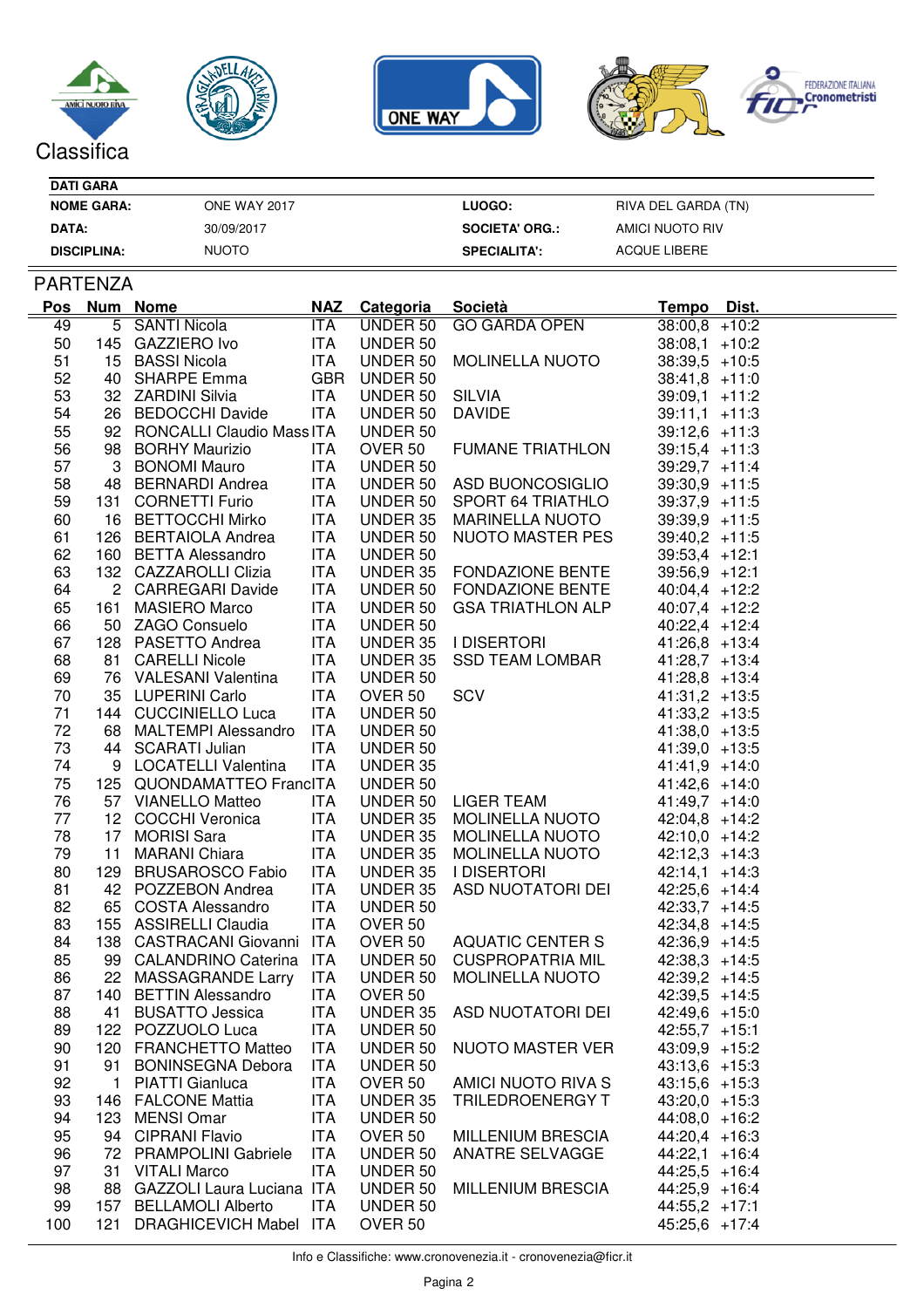







| <b>DATI GARA</b>   |                     |                       |                     |
|--------------------|---------------------|-----------------------|---------------------|
| <b>NOME GARA:</b>  | <b>ONE WAY 2017</b> | LUOGO:                | RIVA DEL GARDA (TN) |
| DATA:              | 30/09/2017          | <b>SOCIETA' ORG.:</b> | AMICI NUOTO RIV     |
| <b>DISCIPLINA:</b> | <b>NUOTO</b>        | <b>SPECIALITA':</b>   | ACQUE LIBERE        |

## PARTENZA

| <u>Pos</u>   |  | Num Nome                                                      | <u>NAZ</u> | <b>Categoria</b> | <u>Società</u>              | <u>Tempo</u>      | <u>Dist.</u> |
|--------------|--|---------------------------------------------------------------|------------|------------------|-----------------------------|-------------------|--------------|
| 101          |  | 93 POLONI Francesco                                           | ITA        | UNDER 50         |                             | $45:39,2$ +17:5   |              |
| 102          |  | 127 MAROBIN Marco                                             | ITA        |                  | UNDER 50   DISERTORI        | $45:52,7$ +18:1   |              |
| 103          |  | 52 FONTANARI Marika                                           | ITA        |                  | UNDER 50 A.S.D. FERSENTRIAT | $45:52,8$ +18:1   |              |
| 104          |  | 24 BRAMBILLA Alessio TomITA                                   |            | UNDER 50         | 33 TRENTINI TRIATHL         | $45:56,6$ +18:1   |              |
| 105          |  | 69 SBICEGO Aurora                                             | ITA        | UNDER 35         |                             | $45:58,8$ +18:1   |              |
| 106          |  | 54 CORTESE Salvatore                                          | <b>ITA</b> |                  | UNDER 50 US ACLI ARVALIA NU | $46:08,9$ +18:2   |              |
| 107          |  | 159 POPOVA Svetlana                                           | ITA        | UNDER 35         |                             | $46:11,5$ +18:3   |              |
| 107          |  | 149 CRESSOTTI Michele                                         | ITA        |                  | UNDER 35 AMICI NUOTO RIVA S | $46:11,5$ +18:3   |              |
| 109          |  | 59 DEBATTISTI Aldo                                            | ITA        | OVER 50          | SPORT MANAGEMEN             | $46:15,3$ +18:3   |              |
| 110          |  | 80 CARELLI Marco                                              | ITA        | UNDER 50         |                             | $46:18,9$ +18:3   |              |
| 111          |  | 28 BENEDETTI Susanna                                          | ITA        | UNDER 35         |                             | $46:22,2$ +18:4   |              |
| 112          |  | 85 LEVORATO Giorgio                                           | ITA        | OVER 50          | <b>SAN MARCO BELLUN</b>     | $46:22,3$ +18:4   |              |
| 113          |  | 156 CAPODIFERRO MarcelloITA                                   |            | UNDER 50         |                             | $46:33,7$ +18:5   |              |
| 114          |  | 158 GIRELLI Giovanni                                          | ITA        | OVER 50          | <b>FUMANE TRIATHLON</b>     | $46:42,8$ +19:0   |              |
| 115          |  | 34 ZANETTI Alessandro                                         | <b>ITA</b> | UNDER 35         |                             |                   |              |
|              |  |                                                               |            |                  |                             | 46:47,6 +19:0     |              |
| 116          |  | 134 FACCINI Alice                                             | ITA        | UNDER 50         |                             | $47:04,3$ +19:2   |              |
| 117          |  | 49 COBELLI Daniele                                            | ITA        | UNDER 50         |                             | $47:11,2$ +19:3   |              |
| 118          |  | 162 SEDAZZARI Silvia                                          | <b>ITA</b> | OVER 50          |                             | $47:12,3$ +19:3   |              |
| 119          |  | 62 CORMIO Francesco                                           | ITA        | OVER 50          |                             | 47:22,4 +19:4     |              |
| 120          |  | 10 COCCHI Valentina                                           | ITA        |                  | UNDER 35 MOLINELLA NUOTO    | 47:26,0 +19:4     |              |
| 121          |  | 75 RONCHETTI Tania                                            | <b>ITA</b> | UNDER 50         |                             | $47:54.5 +20:1$   |              |
| 122          |  | 83 CERUTI Luca                                                | ITA        | UNDER 50         |                             | $47:55,6$ +20:1   |              |
| 123          |  | 70 FABBRI Girolamo<br>130 BEVILACQUA Fabio<br>39 POLI Giorgio | ITA        | OVER 50          | FUMANE TRIATHLON            | 49:21,6 +21:4     |              |
| 124          |  |                                                               | <b>ITA</b> |                  | UNDER 50   DISERTORI        | 49:26,0 +21:4     |              |
| 125          |  |                                                               | ITA        | OVER 50          |                             | 49:26,2 +21:4     |              |
| 126          |  | 29 PEPE Attilio                                               | ITA        | OVER 50          |                             | 49:46,6 +22:0     |              |
| 127          |  | 143 DALLA VIA Maurizio                                        | ITA        | OVER 50          | C Y LASER TRIATHL           | $50:17,5$ +22:3   |              |
| 128          |  | 51 BRESCIANI Gianluca                                         | ITA        | UNDER 50         |                             | $50:30,9$ +22:5   |              |
| 129          |  | 23 GIANOLA Daniele                                            | <b>ITA</b> |                  | UNDER 50 ASD TRIATHLON 3V   | $50:40,8$ +23:0   |              |
| 130          |  | 86 DOTTO Anna                                                 | ITA        |                  | UNDER 50 AMATORI NUOTO SS   | $50:47,8$ +23:0   |              |
| 131          |  | 4 BARIN Laura                                                 | ITA        |                  | UNDER 50 AMATORI NUOTO SS   | $50:48,7$ +23:0   |              |
| 132          |  | 18 BALDI Deborah                                              | <b>ITA</b> | UNDER 35         | MOLINELLANUOTO              | $51:06,4$ +23:2   |              |
| 133          |  | 19 LUGLI Cristiano                                            | ITA        |                  | UNDER 50 MOLINELLANUOTO     | $51:08,6$ +23:2   |              |
| 134          |  | 25 DADUCCI Andrea                                             | ITA        | UNDER 50         | <b>MCFIT ITALIA</b>         | $51:42,4$ +24:0   |              |
| 135          |  | 30 CORSINI Silvia Paola                                       | <b>ITA</b> | UNDER 50         |                             | $51:48,8$ +24:0   |              |
| 136          |  | 63 PICCIN Pierangelo                                          | ITA        | OVER 50          |                             | $52:04,2$ +24:2   |              |
| 137          |  | 152 MORO OLIVIEROS Melc ITA                                   |            | UNDER 50         |                             | $52:38,0$ +24:5   |              |
| 138          |  | 82 CARELLI Samuel                                             | ITA        | UNDER 35         |                             | $55:08,5$ +27:2   |              |
| 139          |  | 36 FERRARI Emanuele                                           | <b>ITA</b> | UNDER 50         |                             | $58:03,2$ +30:2   |              |
| 140          |  | 64 TRENATO Claudia                                            | <b>ITA</b> | OVER 50          |                             | $59:39,4$ +31:5   |              |
| 141          |  | 6 FARESE Silvia                                               | ITA.       | UNDER 35         |                             | $1:00:03.5 +32:2$ |              |
| 142          |  | 7 MONTAGNER Jonathan ITA                                      |            | UNDER 50         |                             | $1:00:04,0$ +32:2 |              |
| 143          |  | 139 CANTARELLA Elisabetta ITA                                 |            | UNDER 50         |                             | $1:00:09,2$ +32:2 |              |
| 144          |  | 67 ZANNI Geminiano                                            | ITA        | OVER 50          |                             | $1:00:27,8$ +32:4 |              |
| 145          |  | 151 GASPARELLA Micaela ITA                                    |            | UNDER 50         |                             | $1:02:58,4$ +35:1 |              |
| 146          |  | 47 BIANCO Paola                                               | <b>ITA</b> | UNDER 50         | ASD NUOTO GIUNON            | $1:03:47,3$ +36:0 |              |
|              |  | 163 BOVI Marco                                                |            |                  |                             |                   |              |
| 147          |  |                                                               | <b>ITA</b> | UNDER 50         |                             | $1:03:48,2$ +36:0 |              |
| Non arrivati |  |                                                               |            |                  |                             |                   |              |
|              |  | 21 CONTADO Giulio                                             | <b>ITA</b> | UNDER 35         |                             | Non arrivato      |              |
|              |  | 53 GIGLIOTTI Antonio                                          | <b>ITA</b> | OVER 50          | US ACLI ARVALIA NU          | Non arrivato      |              |
|              |  | 77 CAVALLIN Barbara                                           | <b>ITA</b> | UNDER 35         |                             | Non arrivato      |              |
|              |  |                                                               |            |                  |                             |                   |              |